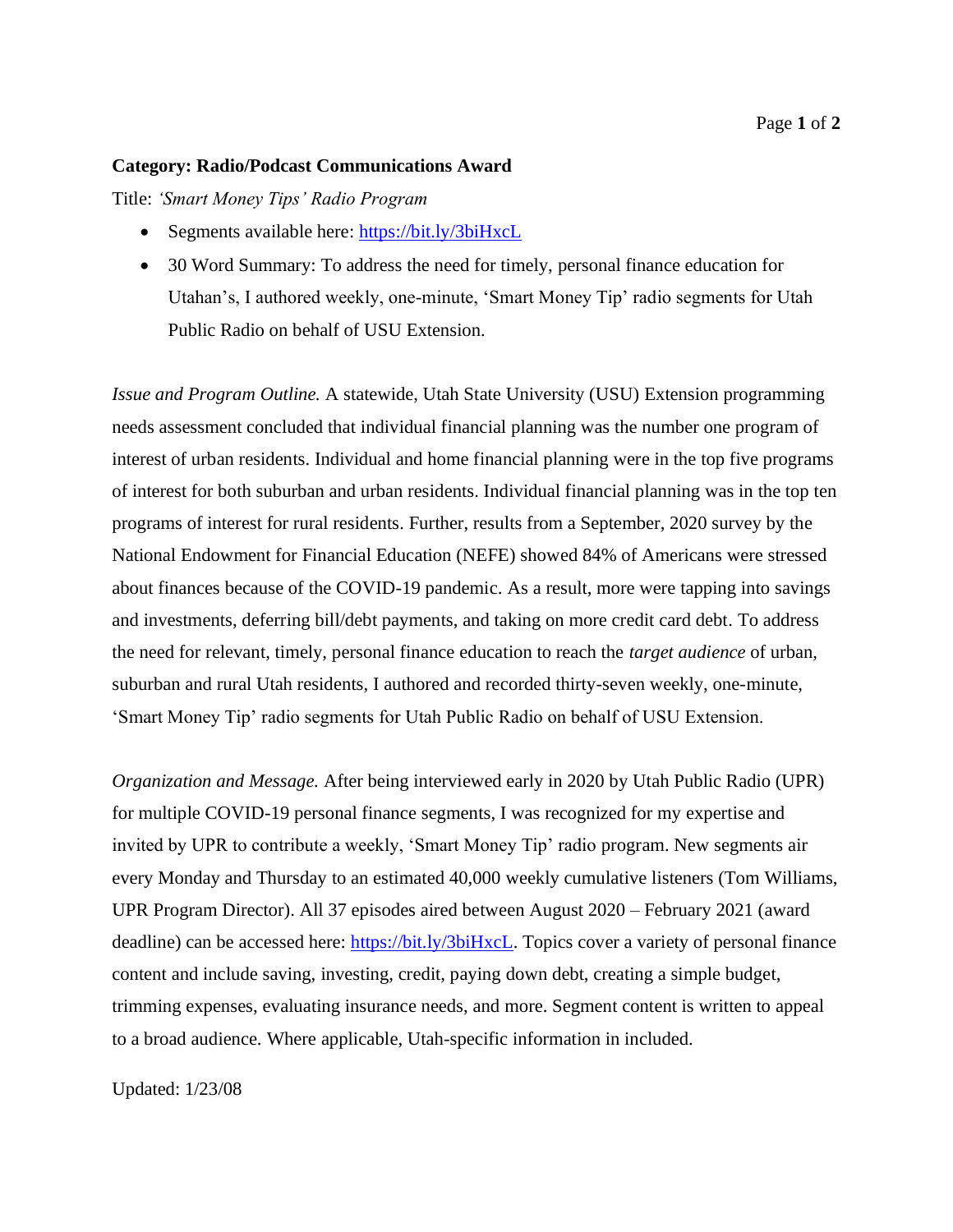*Format and Style*. Each weekly radio segment opens with an introduction including my credentials as an Accredited Financial Counselor® and my affiliation with USU Extension. Remarks are catchy and reflect my personality. A condensed personal finance message complies with the one-minute timeframe and keeps listeners laser focused on one particular personal finance principle. Listeners receive a call to action to, "do this today" at the end of each segment that specifies something they can do immediately to improve financial health. The segment ends with an invitation for listeners to get more personal finance tips at [www.finance.usu.edu](http://www.finance.usu.edu/) or [www.finance.usu.edu/efw](http://www.finance.usu.edu/efw) or [www.powerpay.org,](http://www.powerpay.org/) and to join the fun at Utah Money Moms [\(www.utahmoneymoms.com\)](http://www.utahmoneymoms.com/) on Instagram and Facebook. The short length of these weekly segments still allows me to enthusiastically motivate listeners to 'do one thing today' to improve their financial health. I enjoy using voice fluctuations and speaking energetically about personal finance.

*Evidence of Impact:* One goal of the Smart Money Tips educational radio program is to encourage listeners to engage with and access other USU Extension personal finance resources [\(www.finance.usu.edu](http://www.finance.usu.edu/) and [www.utahmoneymoms.com\)](http://www.utahmoneymoms.com/). Since launching the segments in August of 2020, the number of followers on the Utah Money Moms Instagram profile has increased by 500. Followers on the Utah Money Moms Facebook page have increased over 150. Through these weekly radio segments, I provide research-based education in personal finance to fulfill the Extension mission of extending university resources to urban, suburban, and rural communities across Utah.

*Technical Quality.* Due to COVID-19 pandemic restrictions, I was unable to record in studio at Utah Public Radio. Instead, I was asked to record using the voice recording setting on my smart phone and send the recording via email.

Updated: 1/23/08